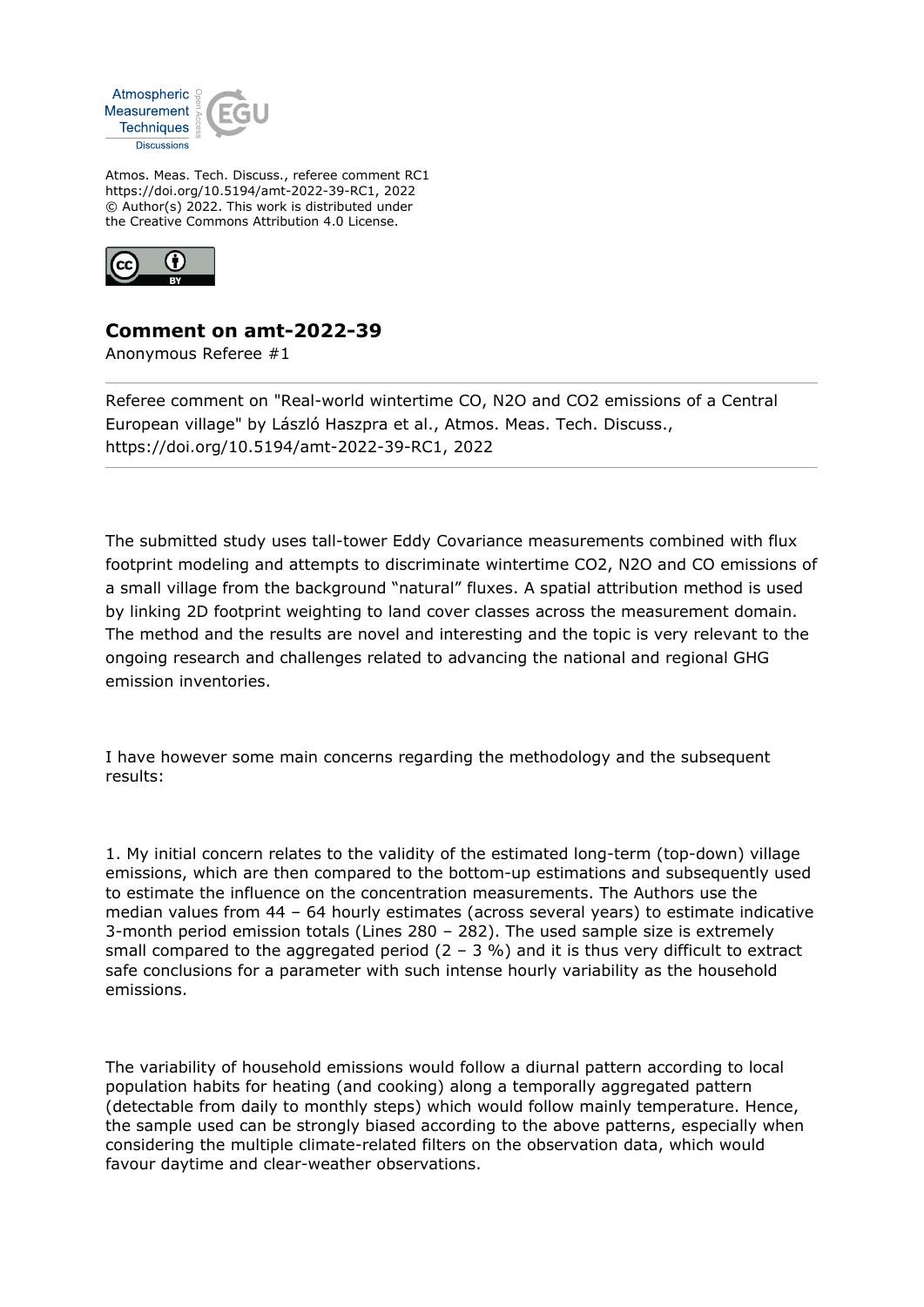The interquartile ranges (Table 1) confirm the high variability of village emissions and the related uncertainties in the approach. I suggest the Authors to perform an analysis on the available dataset to examine the possible biases that could affect the conclusions (e.g. statistics on hour of day, type of day, temperature compared to Dec-Feb period, etc.). Furthermore, to present the results with caution, providing uncertainty ranges where possible, and discussing the data representativity, potential biases and their effects on the conclusions.

2. The second main concern is about the assumption of homogeneity in the "natural fluxes". By keeping Fnatural constant on Eq. 2, temperature variability would induce some bias on the estimation of village emissions. Moreover, directionality could be significant and affect the medians used as representative natural fluxes. I wonder if the conclusion regarding the extremely high N2O emissions is somehow affected by the cropland emissions in the direction of the village. Furthermore, the major road on the south and the west of the station could be a confounding factor on the natural flux estimation (mainly concerning the southern wind directions). I suggest the Authors to provide detailed analyses to examine the validity of temporal and directional homogeneity hypothesis and the potential errors associated with it, as well as to discuss the main effects on the methodology and the results.

3. The third concern goes back to the main question raised by the Associate Editor Prof. Domink Brunner. In my first reading of the article I was left with the impression that Eq. 2 was not finally used in the estimation of village emissions and the weighting factor alpha (α) was only used to filter which Eddy Covariance measurements are affected significantly by the village emissions (Fig. 5). But if this was the case, then the subsequent calculations of total village emissions (lines 280 – 282) would not be valid, so I assumed that the method described in section 2.1 was applied. To avoid confusion, I ask the Authors to further clarify the method used to estimate the village emissions. There is a number of unclear points:

- Statistics from two Fvillage estimates are given, at  $a = 0.25$  and  $a = 0.3$ . Does this mean that the indicated value is the lower threshold used to apply Eq. 2?

- Is Eq. 2 applied at the hourly Fmeasured and α values, keeping Fnatural constant, to derive the Table 1 statistics for Fvillage?

- The description of the concept in Lines 85 – 96 is not totally clear, confounding flux densities (Fx) with their theoretical areal attribution, without specifically defining the equation of α which is the tool used for this attribution. I think this part needs to be more detailed, giving the Equation used for estimating α.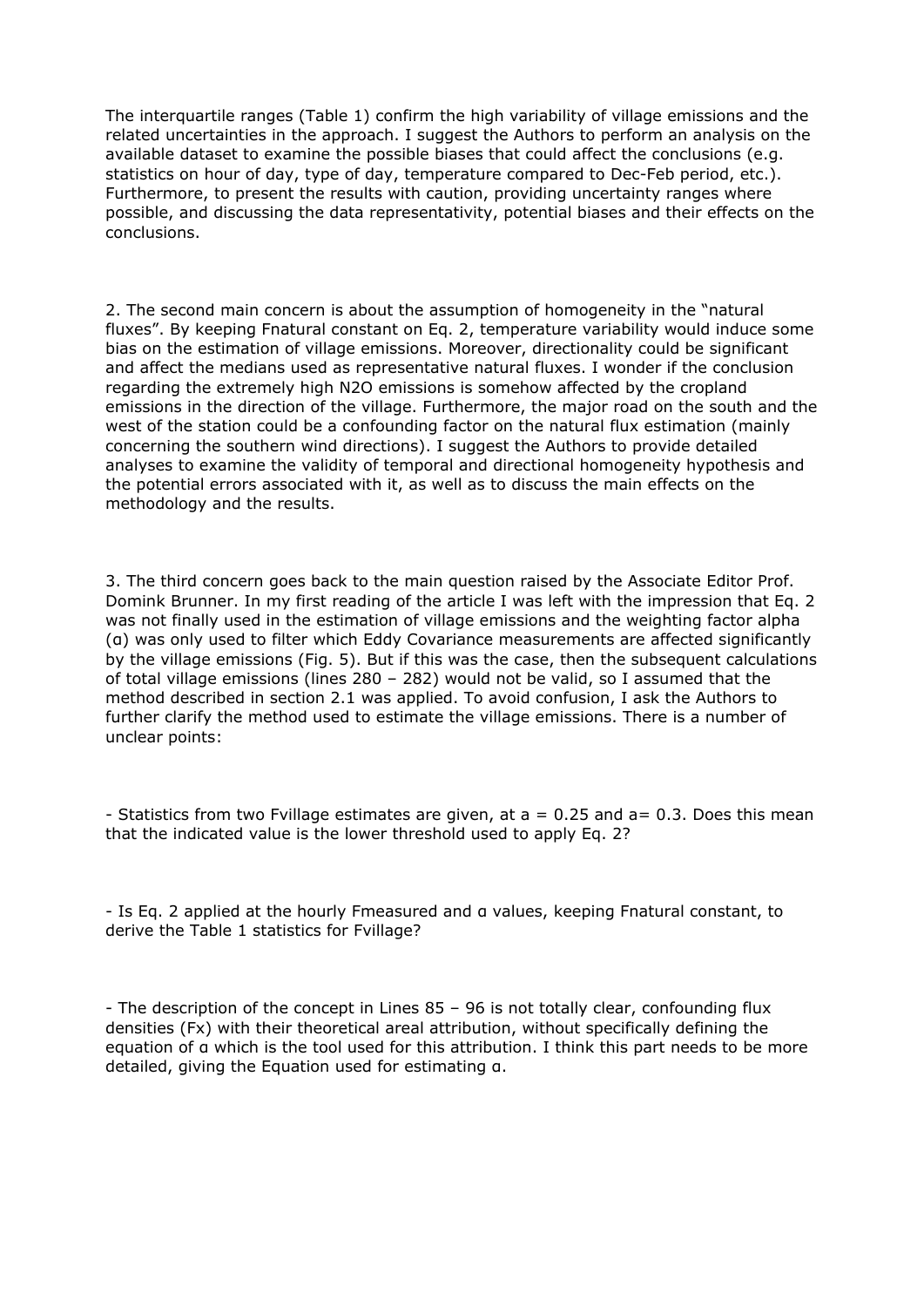Specific comments:

Lines 43 – 45: An appropriate reference regarding household emissions is missing.

Lines 57 – 58: A reference regarding the uncertainties related to residential heating in the emission inventories is missing.

Lines 85 – 96, 214 – 215: The description of the method is not very clear (see main point no. 3). It is important to clarify the equation used for estimating α.

Line 111: Please provide the orientation of the sonic anemometer. Are there wind flow disturbances from the tower structure at some wind directions?

Lines 135 – 137: Is this the only data quality check applied on the EC fluxes? What about other quality flags such as steady state and integral turbulence characteristics tests, technical failures, weather effects?

Lines 222 – 224: Please clarify the input dataset concerning the village emissions and the temporal resolution and the time period of the simulations. Is the mean estimated Fvillage used for hourly simulations?

Lines 227 – 244: This part in more related to the theory or the basic concept descriptions, rather than the results section.

Lines 267 – 270: The method used for the estimation of village emissions is not clear (see main point no. 3).

Lines 300 – 332: The description of the bottom-up emission estimation approach would be better related to the methodology section rather than the results.

Lines 334 – 335: This statement is arbitrary. Uncertainty ranges are not given to enable comparison and similarity conclusions between the datasets.

Lines 401 – 402: This statement is a bit strong and not entirely supported considering the